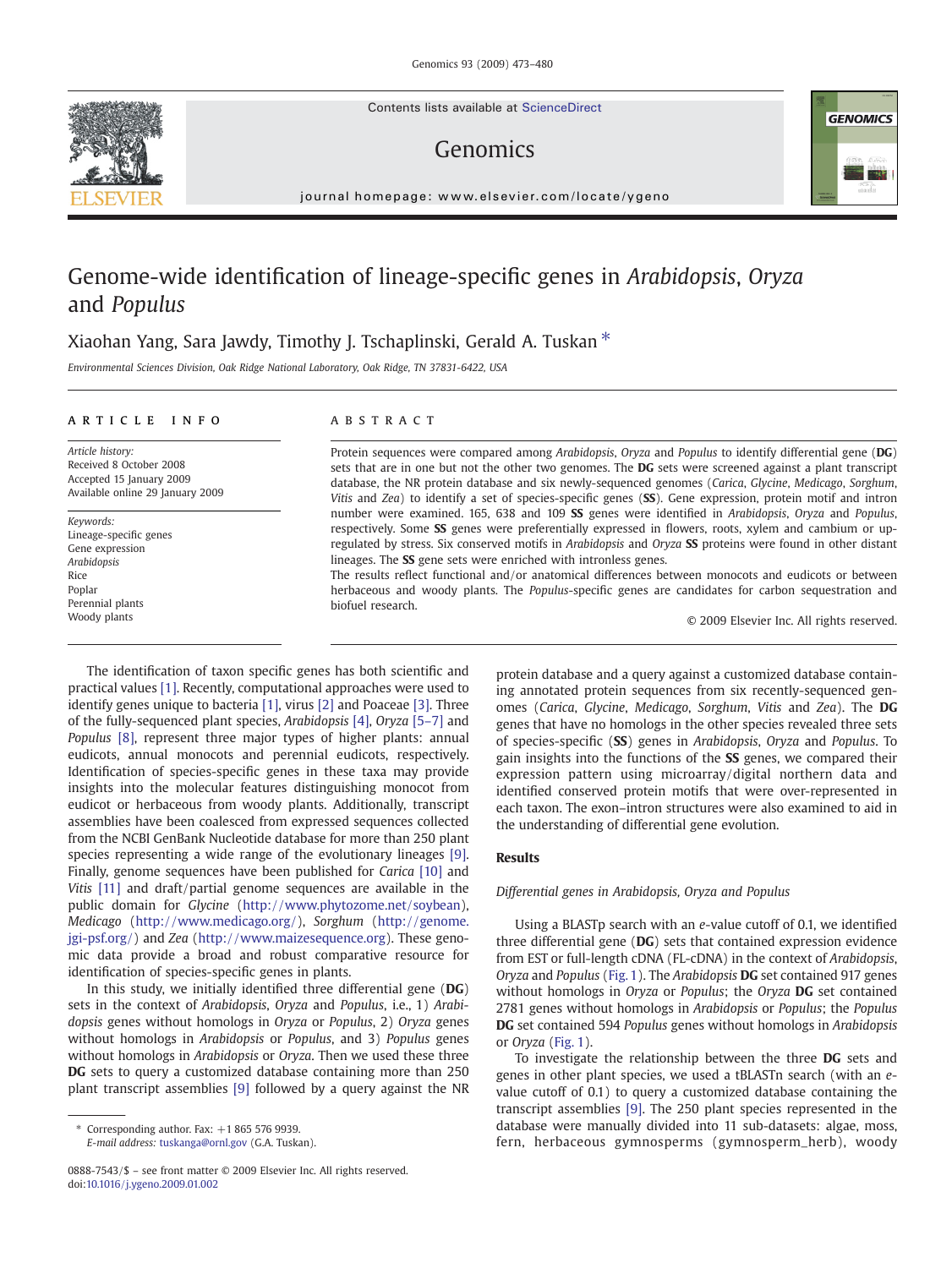<span id="page-1-0"></span>

Fig. 1. Procedure for identifying species-specific genes in Arabidopsis, Oryza and Populus. The scoring matrix Blossum62, 80, Pam70, 30 were used for all the blast searches. The newlysequenced genomes include Carica, Glycine, Medicago, Sorghum, Vitis and Zea.

gymnosperms (gymnosperm\_woody), herbaceous basal angiosperms (angiosperm\_basal\_herb), woody basal angiosperms (angiosperm\_ basal\_woody), herbaceous monocots (angiosperm\_monocot\_herb), woody monocots (angiosperm\_monocot\_woody), herbaceous eudicots (angiosperm\_eudicot\_herb) and woody eudicots (angiosperm\_eudicot\_woody). Results of the tBLASTn search revealed that the percentage of the Arabidopsis DG set with homology to herbaceous eudicots is higher than that of the Oryza DG set (90% vs. 26%, respectively; [Fig. 2\)](#page-2-0), whereas the percentage of the Arabidopsis DG set with homology to herbaceous monocots is lower than that of the Oryza DG set (21% vs. 92%, respectively; [Fig. 2](#page-2-0)). These differences may be related to genes and processes that distinguish herbaceous monocots from herbaceous eudicots. The percentage of the Populus DG set with homology to woody eudicots is higher than that of the Arabidopsis DG set (77% vs. 26%, respectively; [Fig. 2\)](#page-2-0), whereas the percentage of the Populus DG set with homology to herbaceous eudicots is lower than that of the Arabidopsis DG set (71% vs. 90%, respectively; [Fig. 2\)](#page-2-0). These differences may be related to genes and processes that distinguish woody and herbaceous properties in eudicot plants.

# Expression of genes in the differential gene sets

Gene expression in the Arabidopsis DG set that is associated with developmental and environmental responses was examined using a K-means clustering analysis of several Arabidopsis microarray datasets. For the developmental data set, using the whole seedling as the baseline reference, one cluster of 39 genes in the Arabidopsis DG set showed up-regulation in stamen (∼8-fold) and pollen (∼128-fold) (Supplementary Fig. S1 (Cluster 01)), one cluster of 27 genes showed up-regulated expression in root (∼180-fold) (Supplementary Fig. S1 (Cluster 08)), one cluster of 49 genes showed up-regulated expression in flower tissues (∼4000-fold) (Supplementary Fig. S1 (Cluster 10)) and one cluster of 88 genes showed up-regulated expression in mature pollen (∼12-fold) (Supplementary Fig. S1 (Cluster 22)). Also, several clusters of genes exhibited down-regulated expression when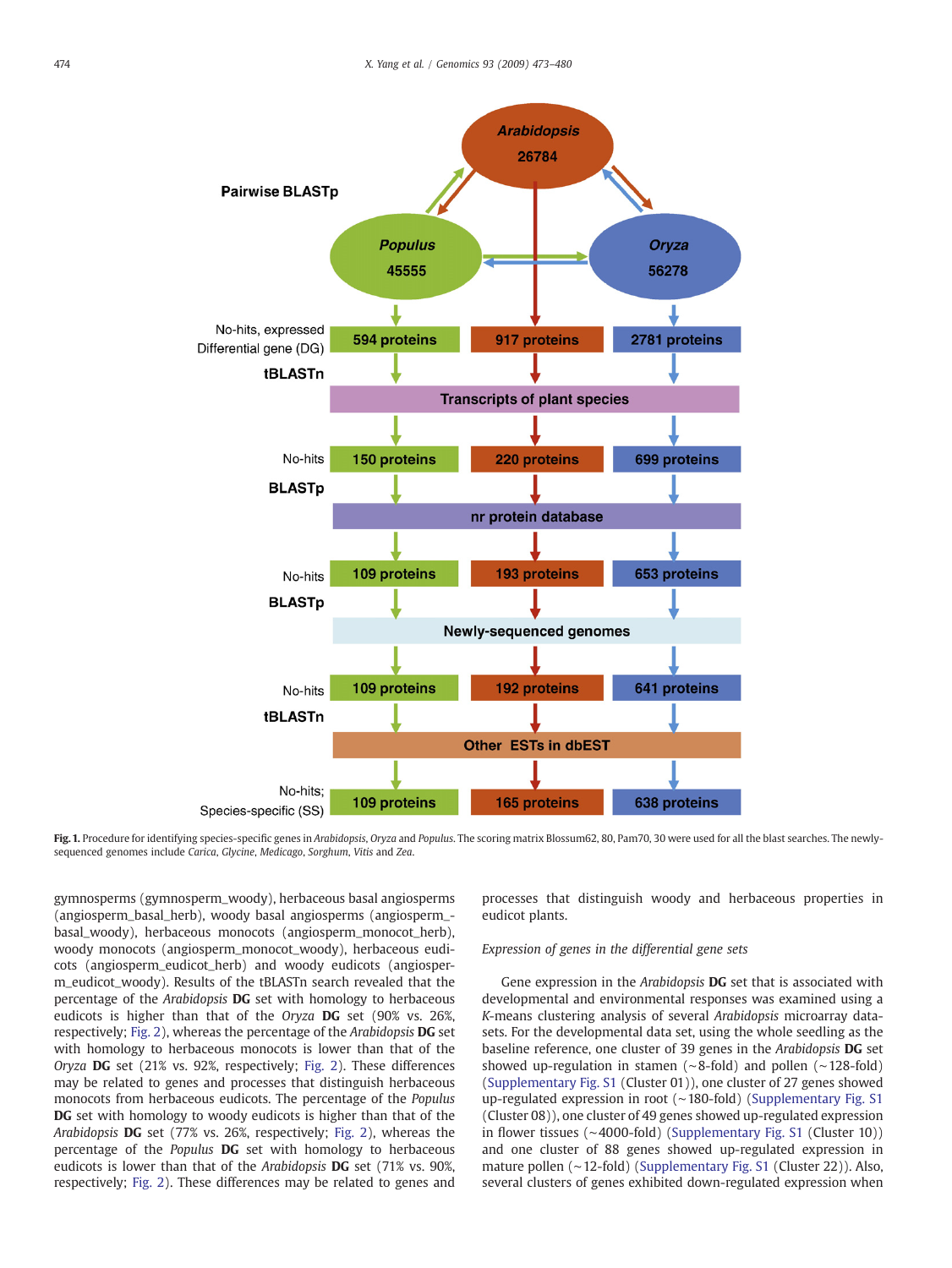<span id="page-2-0"></span>

Fig. 2. The percentage of the differential gene sets in Arabidopsis, Oryza and Populus showing homology to other plant species as revealed by tBLASTn search against the transcript assemblies (TA) of more than 250 plant species [\(Childs et al., 2007](#page-7-0)), which were manually divided into 11 sub-datasets: algae, moss, fern, herbaceous gymnosperm (gymnosperm\_herb), woody gymnosperm (gymnosperm\_woody), herbaceous basal angiosperm (angiosperm\_basal\_herb), woody basal angiosperm (angiosperm\_basal\_woody), herbaceous monocot (angiosperm\_monocot\_herb), woody monocot (angiosperm\_monocot\_woody), herbaceous eudicot (angiosperm\_eudicot\_herb), and woody eudicot (angiosperm\_eudicot\_woody).

compared with the whole seedling, e.g. one cluster of 25 genes downregulated in majority of the tissue types sampled (Supplementary Fig. S1 (Cluster 02)), one cluster of 6 genes down-regulated in shoot apex (∼10-fold), carpel and pollen (∼30-fold) (Supplementary Fig. S1 (Cluster 05)), and one cluster of 8 genes down-regulated in root (∼70 fold), seed (∼70-fold), stamen and pollen (∼50-fold) (Supplementary Fig. S1 (Cluster 21)).

For the stress dataset, using untreated plants as the baseline reference, one cluster of 39 genes showed up-regulation under UV-B and biotic stress (∼32-fold) (Supplementary Fig. S2 (Cluster 08)) and one cluster of 21 genes showed up-regulated expression under light treatments (∼8-fold) (Supplementary Fig. S2 (Cluster 15)).

One cluster of 212 genes in the Oryza DG set showed relatively high levels of expression in the leaf tissue (Supplementary Fig. S3 (Cluster 20)) and one cluster of 239 genes showed relatively high levels of expression in panicle tissue (Supplementary Fig. S3 (Cluster 21)). Likewise, one cluster of 9 genes in the Populus DG set showed relatively high levels of expression in the male flowers (Supplementary Figs. S4 (Cluster 07) and S5A), one cluster of 20 genes showed relatively high levels of expression in the female flowers (Supplementary Figs. S4 (Cluster 10) and S5B), one cluster of 31 genes showed relatively high levels of expression in the xylem tissue (Supplementary Figs. S4 (Cluster 18) and S6) and one cluster of 65 genes showed relatively high levels of expression in the flower buds (Supplementary Fig. S4 (Cluster 21)). There is an overlap between the Populus differential genes up-regulated in woody tissues and the Populus differential genes having homology to other woody plants. Specifically, 23 of the 31 genes that were preferentially expressed in xylem have blast hits in other woody plants (Supplementary Table S4).

# Species-specific genes in Arabidopsis, Oryza and Populus

Using the three DG sets to query the transcript assemblies [\[9\]](#page-7-0) by tBLASTn (with an e-value cutoff of 0.1) followed by querying the NR protein database and the six newly-sequenced genomes (Carica, Glycine, Medicago, Sorghum, Vitis and Zea) using BLASTp (with an e-value cutoff of 0.1), we identified 192 Arabidopsis-, 651 Oryza- and 145 Populus-specific genes that had no homologs in other species. Of the 145 Populus-specific genes, 36 were incorrectly annotated, i.e., truncated (without start codon or stop codon) or interrupted by internal stop codon and consequently they were excluded from the final Populusspecific gene list. Of the 651 Oryza SS genes, 10 were transposable elements and they were excluded from the final Oryza-specific gene list. Further search (tblastn) against the ESTs from other species in the dbEST database revealed that 27 Arabidopsis-specific proteins had hits in other lineages (mostly in Brassica), and 3 Oryza-specific proteins had hits in other lineages in Poacea. Therefore, the final speciesspecific gene list includes 165 Arabidopsis-, 638 Oryza- and 109 Populus-specific genes (Supplementary Tables S1–S3).

# Expression of the species-specific genes

Expression of the Arabidopsis-specific genes associated with developmental and environmental responses was investigated using K-means clustering analysis of Arabidopsis microarray data.



Fig. 3. Expression pattern of Cluster 01 (see Supplementary Fig. S7) of the Arabidopsis species-specific set as revealed by clustering analysis of the developmental microarray data. The whole seedling was used as a reference for comparison. The color scheme represents log ratio, with red indicating up-regulated and green down-regulated expression.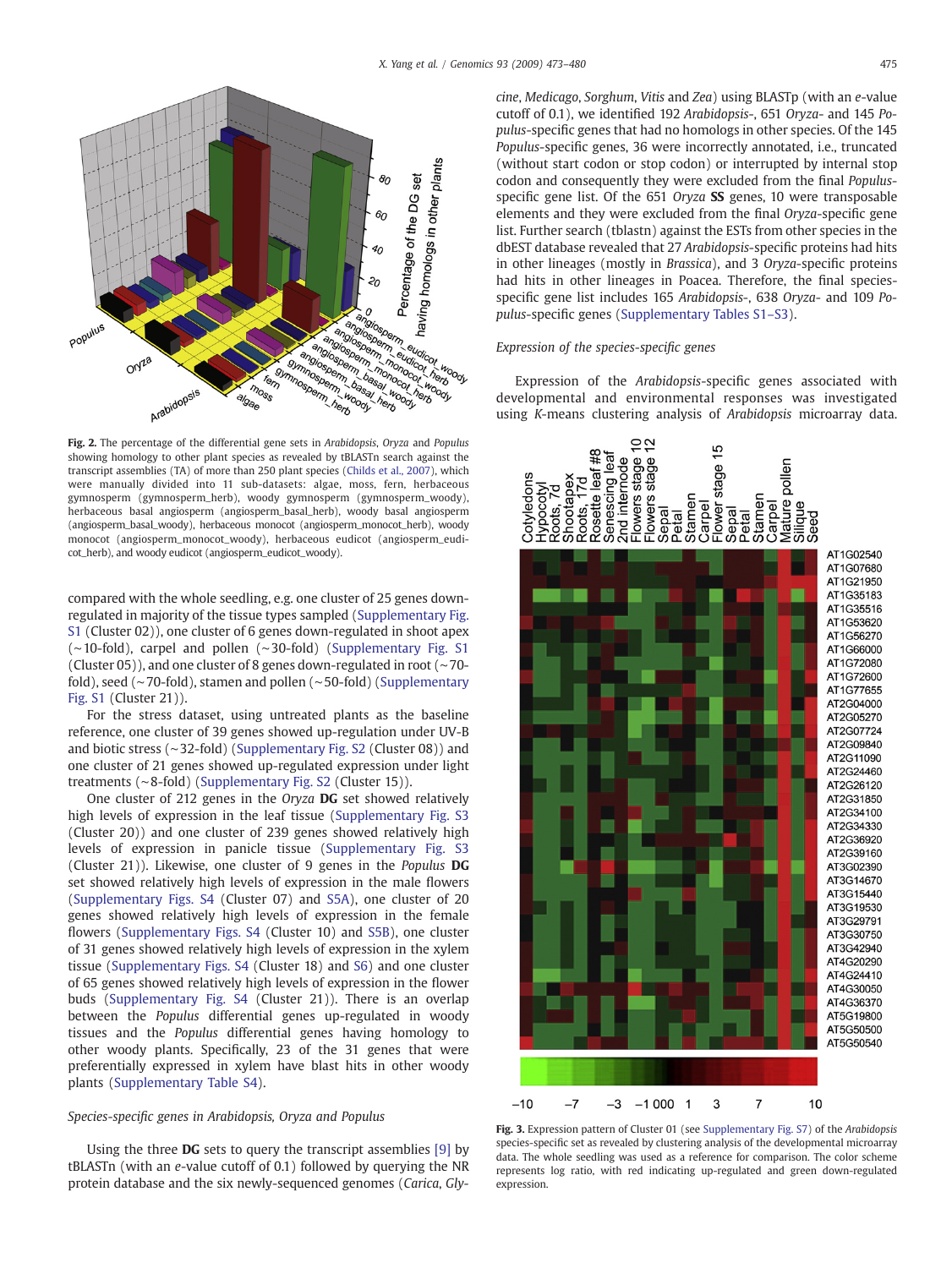<span id="page-3-0"></span>

Fig. 4. Expression pattern of Cluster 06 (see Supplementary Fig. S10) of the Populus species-specific genes as revealed by clustering analysis of the digital northern data. Black represents no EST counts. Red indicates that EST counts are  $\geq$  1, with the brighter color the more EST counts.

For the developmental data set using the whole seedling as the baseline reference, one cluster of 37 Arabidopsis-specific genes showed up-regulated expression in mature pollen (∼10-fold) [\(Fig.](#page-2-0) [3](#page-2-0); Supplementary Fig. S7 (Cluster 01)), one cluster of 7 genes showed up-regulated expression in root (∼500-fold) (Supplementary Fig. S7 (Cluster 05)) and one cluster of 5 genes showed up-regulated expression in stamen (∼16-fold) and pollen (∼256-fold) (Supplementary Fig. S7 (Cluster 07)). For the stress dataset using untreated plants as references, only a single cluster of 12 genes showed upregulated expression under heat stress (∼64-fold) (Supplementary Fig. S8 (Cluster 19)).

Expression of the Oryza-specific genes was evaluated using Kmeans clustering analysis of the Oryza digital northern data. One cluster of 39 Oryza-specific genes showed relatively high levels of expression in the flower tissue (Supplementary Fig. S9 (Cluster 14)), one cluster of 47 genes showed relatively high levels of expression in the pistil tissue (Supplementary Fig. S9 (Cluster 16)) and one cluster of 39 genes showed relatively high levels of expression in the root tissue (Supplementary Fig. S9 (Cluster 17)). Similarly, one cluster of 7 Populus-specific genes showed relatively high levels of expression in the female flowers (Fig. 4, Supplementary Fig. S10 (Cluster 06)), one cluster of 12 genes showed relatively high levels of expression in the xylem tissue (Supplementary Fig. S10 (Cluster 14)), one cluster of 15 genes showed relatively high levels of expression in the cambium tissue (Supplementary Fig. S10 (Cluster 15)) and one cluster of 5 genes

### Table 1

Conserved motifs identified by MEME using amino acid sequences of specific genes from Arabidopsis (Supplementary Table S1) and Oryza (Supplementary Table S2)

| Motif ID | Motif consensus                           | Genes                                  |
|----------|-------------------------------------------|----------------------------------------|
| Motif 1  | $D[E]-E-E-E-E-E[E]-E[R]-D[E]-D$           | 6 genes from Arabidopsis               |
|          | $[E]-D[ELR]-E[R]$                         | specific group 1                       |
| Motif 2  | $E-K[R]-x-E[R]-E[R]-G[R]-E-E[K]-E-K$      | 22 genes from Oryza                    |
|          | $[E]$ -E-E-E-x-D $[E]$                    | specific group 1                       |
| Motif 3  | L[V]-R-F-N-D-E[K]-P[L]-R-G-D[NL]-L        | 4 genes from Oryza                     |
|          | [PQS]-L[S]-L[W]-S[K]-P[QS]-V[G]-M         | specific group 1                       |
|          | [ET]-A[FHLP]-T[HP]-P[QT]-K[IN]            |                                        |
| Motif 4  | H[D]-H-H-H-R[CG]-H-H-H                    | 8 genes from Oryza                     |
|          |                                           | specific group 1                       |
| Motif 5  | K[ERS]-G[KN]-E[GIKL]-D[NRI]-S             | 4 genes from Oryza                     |
|          | [KNQ]-D[KMT]-D[KE]-D[LS]-D[KLY]-D         | specific group 1                       |
|          | [EGQ]-S[TV]-D[FVY]-G[HSTW]-S[DK]-S        |                                        |
|          | [DNW]-N[GTV]-D[EKNV]-D[NG]-L              |                                        |
|          | [NSY]-D[EFG]-S[GT]-D[Q]-D[HY]-D[FL]-D     |                                        |
|          | [EKMS]-D[T]-A[DKSV]-M[DNS]-K[HLM]-D       |                                        |
|          | [CHK]-K[DH]-I[LD]-S[FGT]-D[ES]-L[SQ]-F    |                                        |
|          | [DHY]-K[HI]-D[EHLY]-K[CGS]-D[I]           |                                        |
| Motif 6  | $E[K]-E[R]-R[EG]-E[GL]-E[DR]-D[E]-G[S]-R$ | 4 genes from Oryza                     |
|          | [EK]-K-K[E]-K[L]-E[DK]-E[R]-E-K-E[EKRT]-K | specific gene expression<br>Cluster 18 |

#### Table 2

Other species containing motifs listed in Table 1, as revealed by MAST search of the NR protein database

| Motif              | Organism                  |                          | Protein                                |                |  |  |  |
|--------------------|---------------------------|--------------------------|----------------------------------------|----------------|--|--|--|
|                    | Taxonomy                  | Count                    | Name                                   | Count          |  |  |  |
| Motif 1            |                           |                          |                                        |                |  |  |  |
|                    | Eukaryota; Metazoa        | 6                        | Hypothetical protein                   | 5              |  |  |  |
|                    | Eukaryota; Alveolata      | 3                        | Unknown protein                        | $\mathbf{1}$   |  |  |  |
|                    | Eukaryota; Fungi          | $\mathbf{1}$             | Hmgb1-prov protein                     | 1              |  |  |  |
|                    |                           |                          | Casein kinase II beta subunit CKB1     | 1              |  |  |  |
|                    |                           |                          | alpha 2B adrenergic receptor           | $\mathbf{1}$   |  |  |  |
|                    |                           |                          | MGC85274 protein                       | 1              |  |  |  |
| Motif <sub>2</sub> |                           |                          |                                        |                |  |  |  |
|                    | Eukaryota; Metazoa        | 9                        | Hypothetical protein                   | 9              |  |  |  |
|                    | Archaea; Euryarchaeota    | $\mathbf{1}$             | Similar to melanoma antigen            | 1              |  |  |  |
|                    |                           |                          | family A                               |                |  |  |  |
| Motif 3            |                           |                          |                                        |                |  |  |  |
|                    | Bacteria; Proteobacteria  | 1                        | Hypothetical protein                   | 1              |  |  |  |
|                    | Viruses: dsDNA viruses    | 9                        | $left-8$                               | 9              |  |  |  |
| Motif 4            |                           |                          |                                        |                |  |  |  |
|                    | Bacteria: Firmicutes      | 1                        | Hypothetical protein                   | 5              |  |  |  |
|                    | Eukaryota; Alveolata      | $\overline{2}$           | Histidine-rich protein                 | $\overline{2}$ |  |  |  |
|                    | Eukaryota; Metazoa        | $\overline{\mathcal{L}}$ | Unknown protein                        | $\mathbf{1}$   |  |  |  |
|                    | Bacteria: Proteobacteria  | $\overline{2}$           | SJCHGC08151 protein                    | $\mathbf{1}$   |  |  |  |
|                    | Eukaryota; Mycetozoa      | $\mathbf{1}$             | Proline-rich region                    | 1              |  |  |  |
| Motif 5            |                           |                          |                                        |                |  |  |  |
|                    | Eukaryota; Alveolata      | 5                        | Hypothetical protein                   | 8              |  |  |  |
|                    | Eukaryota; Mycetozoa      | $\overline{4}$           | MIF4G domain protein                   | $\mathbf{1}$   |  |  |  |
|                    | Eukaryota; Fungi          | $\mathbf{1}$             | Adenylate and guanylate cyclase        | $\mathbf{1}$   |  |  |  |
|                    |                           |                          | catalytic                              |                |  |  |  |
|                    |                           |                          | Domain containing protein              |                |  |  |  |
| Motif <sub>6</sub> |                           |                          |                                        |                |  |  |  |
|                    | Eukaryota; Metazoa        | 6                        | Hypothetical protein                   | 6              |  |  |  |
|                    | Bacteria; Firmicutes      | 1                        | LOC566027 protein<br><b>LRRGT00096</b> | $\mathbf{1}$   |  |  |  |
|                    | Archaea; Crenarchaeota    | $\mathbf{1}$             |                                        | 1              |  |  |  |
|                    | Eukaryota; Viridiplantae; | $\overline{2}$           | Unknown protein                        | $\mathbf{1}$   |  |  |  |
|                    |                           |                          | lti45 (low-temperature-induced         | 1              |  |  |  |
|                    |                           |                          | protein)                               |                |  |  |  |
|                    |                           |                          | LTI45                                  |                |  |  |  |

Only the top ten hits are listed.

showed relatively high levels of expression in the leaf tissue (Supplementary Fig. S10 (Cluster 18)).

# Over-represented protein motifs in the species-specific genes

To identify the over-represented protein motifs, the SS gene set in each species were divided into groups based on protein sequences using the CLUSS program [\[12\]](#page-7-0). The SS genes in Arabidopsis, Oryza and Populus were divided into 6 (Supplementary Table S1), 5 (Supplementary Table S2) and 4 groups (Supplementary Table S3), respectively. Five protein motifs (Motifs 1–5) were identified by the MEME program from the group 1 sequences in Arabidopsis and Oryza (Table 1). In addition, one motif was identified by MEME from the Oryza SS gene expression Cluster 18 (Table 1; Supplementary Fig. S9). To investigate the evolutionary history of the protein motifs, the motif scoring matrix were used to query the NR protein database using the MAST program. The over-represented motifs identified from the SS sets in Arabidopsis and Oryza were also found in unknown or hypothetical proteins of other distantly-related organisms, most of which are in the early branches of the three of life, such as Archaea, Bacteria, Fungi and Metazoan (Table 2).

# Real-time PCR confirmation of Populus gene expression

Because the annotation of the newly-sequenced Populus genome is in draft form and may contain annotation errors, we performed realtime RT-PCR analysis of 15 SS genes and 38 DG genes in five-tissues (i.e., bark, leaf, root, shoot tip and stem) from Populus. Fifty of the 53 Populus genes (94.3%) showed detectable expression in the tissues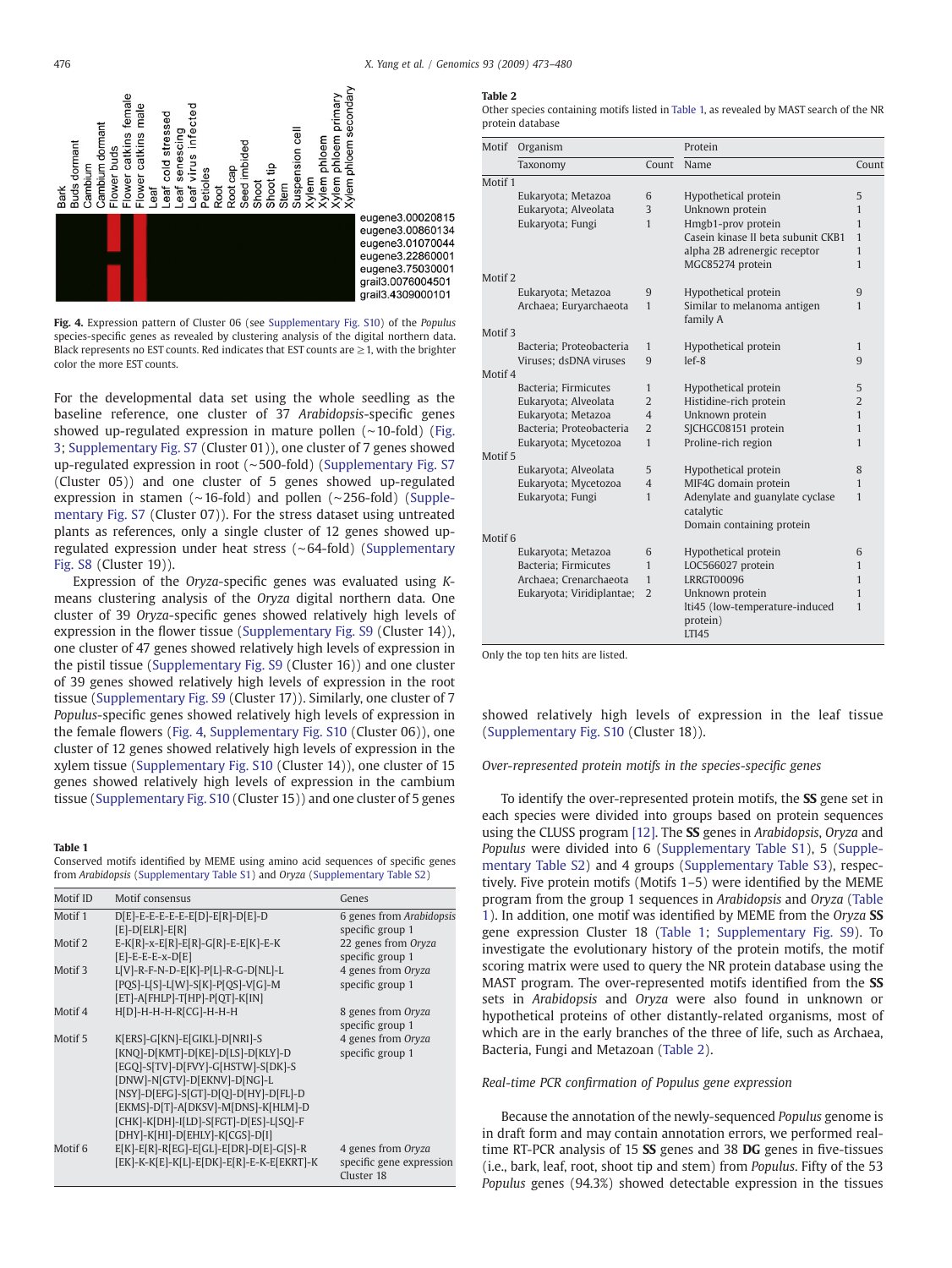**Table 3**<br>Multiple-tissue real-time RT-PCR analysis of expression of *Populus s*pecific (**SS**) and differential (**DG**) genes

| Category  | Gene name                                     | <b>Bark</b> | <b>SEM</b> | Leaf  | <b>SEM</b> | Root  | <b>SEM</b> | Shoot | <b>SEM</b> | Stem  | <b>SEM</b> |
|-----------|-----------------------------------------------|-------------|------------|-------|------------|-------|------------|-------|------------|-------|------------|
| SS        | estExt_fgenesh4_kg,C_LG_I0055 <sup>a</sup>    | 130.6       | 39.9       | 14.2  | 3.8        | 140.0 | 38.6       | 1.0   | 0.6        | 91.8  | 29.8       |
| SS        | estExt_fgenesh4_pg.C_2630012                  | 1.1         | 0.0        | 2.4   | 0.4        | 1.5   | 0.2        | 1.1   | 0.1        | 1.0   | 0.2        |
| SS        | eugene3.00020815                              | 1.0         | 0.3        | 12.2  | 2.7        | 1.5   | 0.2        | 1.6   | 0.4        | 7.6   | 1.6        |
| SS        | eugene3.00021257                              | 1.0         | 0.1        | 4.3   | 0.4        | 1.6   | 0.2        | 1.2   | 0.1        | 2.5   | 0.3        |
| SS        | eugene3.00091626                              | 1.4         | 0.2        | 3.5   | 0.3        | 1.2   | 0.1        | 2.5   | 0.4        | 1.0   | 0.1        |
| SS        | eugene3.00102359                              | 1.7         | 0.4        | 78.7  | 15.4       | 6.8   | 0.6        | 1.0   | 0.2        | 31.8  | 5.7        |
| SS        | eugene3.00120934                              | 1.0         | 0.4        | 27.5  | 4.5        | 11.7  | 1.8        | 7.6   | 0.0        | 10.8  | 1.9        |
| SS        | eugene3.00280166                              | 2.2         | 0.1        | 9.1   | 1.2        | 9.4   | 0.9        | 1.0   | 0.1        | 14.6  | 2.1        |
| SS        | eugene3.00400046 <sup>a</sup>                 | 7.4         | 0.9        | 2.8   | 0.4        | 19.8  | 4.9        | 12.5  | 1.8        | 1.0   | 0.2        |
| SS        | eugene3.01070044                              | 1.6         | 0.4        | 11.2  | 2.7        | 1.0   | 0.2        | 5.1   | 1.1        | 0.0   | 0.0        |
| SS        | eugene3.02230021                              | 18.2        | 3.3        | 4.8   | 0.3        | 2.1   | 0.5        | 1.0   | 0.2        | 0.0   | 0.0        |
| SS        | eugene3.04600002                              | 1.2         | 0.1        | 5.3   | 0.5        | 1.0   | 0.1        | 2.4   | 0.2        | 1.8   | 0.2        |
| SS        | eugene3.14950001                              | 1.4         | 0.1        | 5.5   | 0.5        | 1.9   | 0.2        | 1.0   | 0.1        | 2.0   | 0.2        |
| SS        | grail3.0043007301                             | 3.1         | 0.8        | 11.2  | 1.7        | 1.0   | 0.2        | 2.0   | 0.4        | 2.8   | 0.6        |
| SS        | grail3.0169000301                             | 1.4         | 0.2        | 2.8   | 0.2        | 1.6   | 0.2        | 1.3   | 0.1        | 1.0   | 0.1        |
| <b>DG</b> | estExt_fgenesh4_kg.C_280013                   | 6.0         | 1.1        | 95.7  | 31.9       | 1.0   | 0.3        | 6.2   | 0.7        | 16.8  | 2.6        |
| <b>DG</b> | estExt_fgenesh4_pg.C_14770002                 | 1.0         | 0.2        | 18.3  | 2.3        | 11.3  | 1.3        | 6.6   | 0.0        | 10.0  | 1.5        |
| <b>DG</b> | estExt_fgenesh4_pg.C_290045                   | 16.8        | 2.2        | 228.0 | 63.2       | 1.0   | 0.4        | 47.2  | 7.3        | 13.1  | 2.1        |
| <b>DG</b> | estExt_fgenesh4_pg.C_LG_II1111 <sup>a</sup>   | 1.0         | 0.3        | 292.4 | 66.6       | 29.6  | 3.8        | 2.7   | 0.5        | 103.8 | 27.4       |
| <b>DG</b> | estExt_fgenesh4_pg.C_LG_VIII0722 <sup>a</sup> | 1.0         | 0.1        | 18.3  | 2.4        | 22.7  | 3.3        | 6.1   | 1.0        | 7.8   | 1.2        |
| <b>DG</b> | estExt_fgenesh4_pg.C_LG_X0606                 | 16.5        | 2.1        | 11.8  | 1.9        | 1.0   | 0.2        | 1.4   | 0.4        | 16.5  | 3.2        |
| <b>DG</b> | estExt_fgenesh4_pg.C_LG_XVIII0908             | 40.1        | 6.5        | 29.8  | 5.6        | 4.1   | 0.5        | 1.0   | 0.3        | 5.3   | 0.8        |
| <b>DG</b> | eugene3.00011774 <sup>a</sup>                 | 1.5         | 0.2        | 34.0  | 4.5        | 14.9  | 1.6        | 1.0   | 0.1        | 41.0  | 7.5        |
| <b>DG</b> | eugene3.00051028 <sup>a</sup>                 | 1.0         | 0.2        | 22.0  | 2.5        | 11.5  | 1.4        | 15.2  | 0.9        | 6.0   | 0.9        |
| <b>DG</b> | eugene3.00051604                              | 0.0         | 0.0        | 1.5   | 0.4        | 1.1   | 0.2        | 1.0   | 0.0        | 1.1   | 0.1        |
| <b>DG</b> | eugene3.00060029                              | 0.0         | 0.0        | 0.0   | 0.0        | 0.0   | 0.0        | 0.0   | 0.0        | 1.0   | 0.1        |
| <b>DG</b> | eugene3.00060132                              | 1.0         | 0.3        | 21.0  | 2.6        | 2.3   | 0.4        | 7.1   | 8.2        | 6.7   | 1.0        |
| <b>DG</b> | eugene3.00060513                              | 0.0         | 0.0        | 0.0   | 0.0        | 0.0   | 0.0        | 0.0   | 0.0        | 0.0   | 0.0        |
| <b>DG</b> | eugene3.00061307                              | 1.3         | 0.1        | 1.0   | 0.2        | 1.9   | 0.2        | 1.1   | 0.3        | 1.0   | 0.1        |
| <b>DG</b> | eugene3.00070428                              | 7.7         | 0.7        | 36.1  | 7.1        | 1.0   | 0.2        | 1.3   | 0.3        | 19.6  | 3.7        |
| <b>DG</b> | eugene3.00080951                              | 31.8        | 4.0        | 1.0   | 0.2        | 7.2   | 0.6        | 19.9  | 1.5        | 1.8   | 0.3        |
| <b>DG</b> | eugene3.00081749 <sup>a</sup>                 | 47.1        | 4.4        | 92.0  | 12.9       | 160.6 | 31.0       | 1.0   | 0.3        | 194.0 | 35.0       |
| <b>DG</b> | eugene3.00090211                              | 11.9        | 1.6        | 14.6  | 1.2        | 1.0   | 0.1        | 2.8   | 0.3        | 7.8   | 1.0        |
| <b>DG</b> | eugene3.00101292                              | 1.9         | 0.2        | 3.7   | 0.3        | 1.0   | 0.1        | 2.1   | 0.1        | 1.7   | 0.2        |
| <b>DG</b> | eugene3.00120867                              | 6.0         | 0.6        | 7.5   | 0.7        | 1.0   | 0.1        | 2.3   | 0.3        | 5.3   | 0.6        |
| <b>DG</b> | eugene3.00121045                              | 0.0         | 0.0        | 0.0   | 0.0        | 0.0   | 0.0        | 0.0   | 0.0        | 0.0   | 0.0        |
| <b>DG</b> | eugene3.00180855                              | 0.0         | 0.0        | 0.0   | 0.0        | 0.0   | 0.0        | 0.0   | 0.0        | 0.0   | 0.0        |
| <b>DG</b> | eugene3.00880016                              | 2.2         | 0.2        | 4.5   | 0.5        | 1.2   | 0.1        | 2.4   | 0.1        | 1.0   | 0.1        |
| <b>DG</b> | eugene3.02650003                              | 11.7        | 1.8        | 3.9   | 0.5        | 1.9   | 0.3        | 1.7   | 0.0        | 1.0   | 0.2        |
| <b>DG</b> | eugene3.08380002                              | 1.6         | 0.2        | 4.4   | 0.6        | 4.1   | 0.4        | 1.0   | 0.0        | 1.8   | 0.3        |

For each gene, the gene expression level in the lowest expressed tissue was set to 1.0 as a reference for comparison and the gene expression levels in the other tissues were ratios relative to the reference.

These genes showing relatively high expression in the root were placed into our Populus transformation pipeline for constitutive over-expression and RNAi knockdown.

sampled, indicating that the *Populus* SS and DG gene sets are functional (Table 3).

# Exon–intron structure

To study gene structure, we examined the intron composition of the SS genes by dividing gene structures into 4 types: intronless, 1 intron, 2 introns and 3-or-more introns per gene. The SS sets in all three studied species (Arabidopsis, Oryza and Populus) contain more intronless genes than expected by chance alone when compared all other genes in each genomes ( $P$ <1 × 10 $^{-5}$ ) ([Fig. 5\)](#page-5-0). We performed GC content analysis for lineage-specific genes and found that the GC content in the coding region of the intronless genes (57%) is significantly higher than that of intron-containing genes (53%)  $(P<1\times 10^{-6})$ . There are intronless genes that are also found in the protein motif groups. Specifically,  $44\%$  (=23/48) of the genes in the conserved protein motif groups lack introns. In particular,  $59\%$  (=13/ 22) of the genes in the conserved protein motif #2 ([Table 1](#page-3-0)) group in Oryza lack introns.

# Discussion

While flowering plants share many common aspects in growth and development, they have distinguishing features at the taxonomic level. Phylogenetic analyses based on both morphological and molecular data have obviously separated Oryza (monocot) from the eudicot species Arabidopsis and Populus [\[13\].](#page-7-0) Similarly, our results demonstrate that the percentage of the Arabidopsis or Populus DG showing homology to eudicots is higher than that of the Oryza DG set, whereas the percentage of the Arabidopsis or Populus DG showing homology to monocots is lower than that of the Oryza DG set. Although both Arabidopsis and Populus are eudicots, they also have distinct growth and developmental habits, an herbaceous annual vs. a woody perennial, respectively. Some of the molecular elements responsible for the differences between Arabidopsis and Populus are revealed by our results where the percentage of the Populus DG set with homology to woody eudicots is higher than that of the Arabidopsis **DG** set and the percentage of the Populus DG set with homology to herbaceous eudicots is lower than that of the Arabidopsis DG set. In combination these results demonstrated that some genes in either DG set are preferentially expressed in root, flower or xylem tissue. The differences in gene expression may be reflective of the differences in reproductive or stem anatomy characteristics in Arabidopsis and Populus.

Although the species-specific genes in Arabidopsis and Oryza have no homologs in other species, they do share some motifs with other organisms, mostly in the early branches of the tree-of-life. It is interesting that the proteins in other organisms sharing these motifs are largely functionally-unknown or hypothetical. Future molecular and biochemical experiments will be needed to investigate the functions of the unknown protein motifs. It is possible that the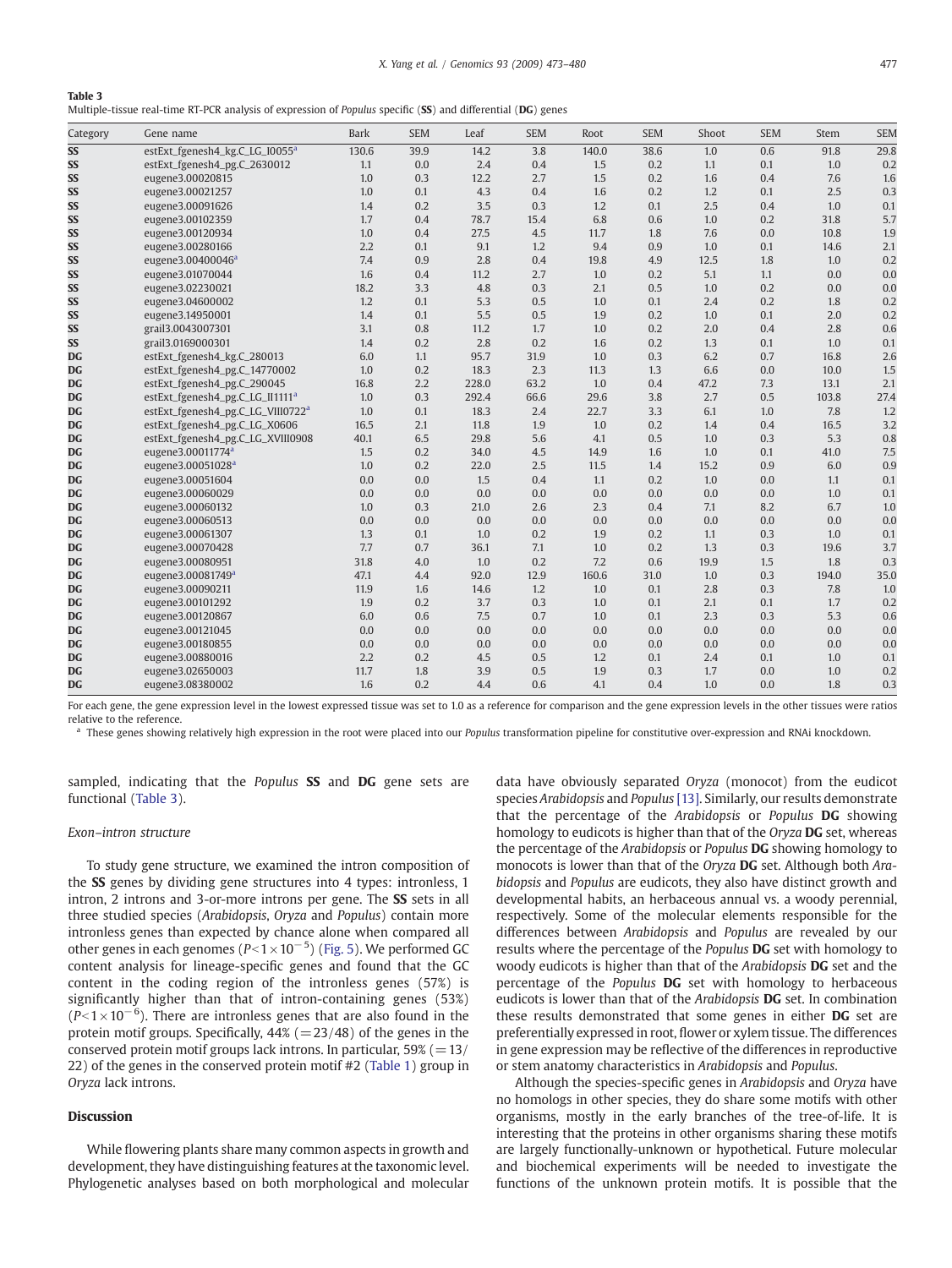

Fig. 5. Number of introns per gene in Arabidopsis (At), Oryza (Os) and Populus (Pt). (A) All genes in the whole genome; (B) Species-specific (SS) genes. "+" indicates that species-specific genes are over-represented and "—" under-represented at  $P<1 \times 10^{-5}$ , as compared with all genes in the whole genome. Gene structures were divided into 4 types: 0 (green), 1 (yellow), 2 (blue), and 3-or-more introns (red) per gene.

conserved motifs in the species-specific proteins of Arabidopsis and Oryza may have resulted from domain co-option from other organisms. Intraspecific protein domain co-option has been reported in Populus gene evolution [\[8,14\].](#page-7-0) It is also possible that the shared motifs are contained in ancestral genes that occurred early in gene evolution and have been subsequently lost in most higher plants.

Carmel et al. [\[15\]](#page-7-0) have inferred that high intron density was reached in the early evolutionary history of plants and the last common ancestor of multicellular life forms harbored approximately 3.4 introns per kb, a greater intron density than in most of the extant fungi and in some animals. A recent report also implies that rates of intron creation were higher during earlier periods of plant evolution [\[16\].](#page-7-0) We recently reported that lineage-specific F-box gene is overrepresented by intronless gene structure [\[17\].](#page-7-0) In this study, we also found that intronless genes were enriched in the species-specific gene sets as compared with the whole-genome annotation gene set. It is tempting to hypothesize that these species-specific sets resulted from recent lineage-specific expansion. Further studies are needed to test this hypothesis. We found that the GC content in the coding region of the intronless lineage-specific genes is significantly higher than that of intron-containing genes. This is consistent with previous reports revealing that high GC content class was enriched with intronless genes in plants [\[18,19\].](#page-7-0)

The expression pattern of the species-specific genes indicates that some of these genes are associated with flower, root, leaf, or xylem development as well as stress response. We suggest that these tissuespecific or stress-responsive species-specific genes are involved in the

molecular processes underlying the taxa phenotypic features in these plant species. As such, the species-specific genes will be valuable source of information for understanding the molecular mechanism underlying the distinguishing features in growth and development in the three model plant species. Future experiments involving overexpression and/or RNAi knockdown are needed to decipher the functions of these specific genes. Genes preferentially expressed in the Populus root tissue are potential candidate genes for carbon sequestration research. Eight Populus DG/SS genes showing relatively high expression in the root tissue have been placed in our Populus transformation pipeline for functional studies using the over-expression and RNAi knockdown strategy.

The number of SS genes in Oryza (638) is much higher than that in Arabidopsis (165) or Populus (109), even though the number of genes in the Oryza genome (42,653) is equivalent to that in the Populus genome (45,555) and 1.5 times that in the Arabidopsis genome (27,000) [\[8,20,21\]](#page-7-0). Even though the SS gene set in Oryza was identified by query against 1) the transcript assemblies from algae, moss, fern, gymnosperm to angiosperm including both monocot and eudicot, 2) the NR protein database which contains proteins identified in many diverse organisms, and 3) the Carica, Glycine, Medicago, Sorghum, Vitis and Zea genomes, we cannot conclusively determine that all of these genes arose from lineage-specific expansion after speciation. Annotation and assembly errors may account for some of the predicted gene models in the examined species. These issues will be resolved with additional genomic sequence, publicly available expression data sets, and functional characterization of the SS gene set.

# Materials and methods

# Genome sequences

The Arabidopsis protein sequences were downloaded from TAIR release 7 ([http://www.arabidopsis.org/\)](http://www.arabidopsis.org/). The Oryza protein sequences were downloaded from TIGR release 5 [\(http://rice.](http://rice.plantbiology.msu.edu/) [plantbiology.msu.edu/\)](http://rice.plantbiology.msu.edu/). The Populus protein sequences were downloaded from JGI release 1.1 ([http://genome.jgi-psf.org/Poptr1\\_1/](http://genome.jgi-psf.org/Poptr1_1/Poptr1_1.home.html) [Poptr1\\_1.home.html](http://genome.jgi-psf.org/Poptr1_1/Poptr1_1.home.html)). The TIGR Plant Transcript Assemblies were downloaded from: <http://plantta.tigr.org/index.shtml>, which were built from the expressed transcripts in more than 250 plant species collected from dbEST (ESTs) and the NCBI GenBank nucleotide database (full-length and partial cDNAs) [\[9\].](#page-7-0) Carica protein sequences were downloaded from [ftp://asgpb.mhpcc.hawaii.edu/papaya/anno](ftp://asgpb.mhpcc.hawaii.edu/papaya/annotation.genbank_submission/)[tation.genbank\\_submission/.](ftp://asgpb.mhpcc.hawaii.edu/papaya/annotation.genbank_submission/) Glycine protein sequences were downloaded from [ftp://ftp.jgi-psf.org/pub/JGI\\_data/Glycine\\_max/.](ftp://ftp.jgi-psf.org/pub/JGI_data/Glycine_max/) Medicago protein sequences were downloaded from [http://www.](http://www.medicago.org/genome/) [medicago.org/genome/](http://www.medicago.org/genome/). Sorghum protein sequences were downloaded from <http://genome.jgi-psf.org/Sorbi1/Sorbi1.home.html>. Vitis protein sequences were downloaded from [http://www.genoscope.](http://www.genoscope.cns.fr/spip/Vitis-vinifera-whole-genome.html) [cns.fr/spip/Vitis-vinifera-whole-genome.html](http://www.genoscope.cns.fr/spip/Vitis-vinifera-whole-genome.html). Zea protein sequences were downloaded from <http://www.maizesequence.org/index.html>.

## Homolog search

The species-specific genes were identified in a pipeline [\(Fig. 1](#page-1-0)) based on a homolog search using BLASTp or BLASTn [\[22\]](#page-7-0) with an evalue cutoff of 0.1 and scoring matrix of Blossum62, Blossum80, Pam70 and Pam30. Because the e-value of BLAST search is influenced by the database size, we use the standardized NCBI NR protein database size for all the BLAST searches in this study.

# Expression evidence

The expression evidence from EST or full-length cDNA (FL-cDNA) for Arabidopsis genes were obtained from TAIR release 7 [\(http://](http://www.arabidopsis.org/) [www.arabidopsis.org/\)](http://www.arabidopsis.org/). The expression evidence from EST or FL-cDNA

<span id="page-5-0"></span>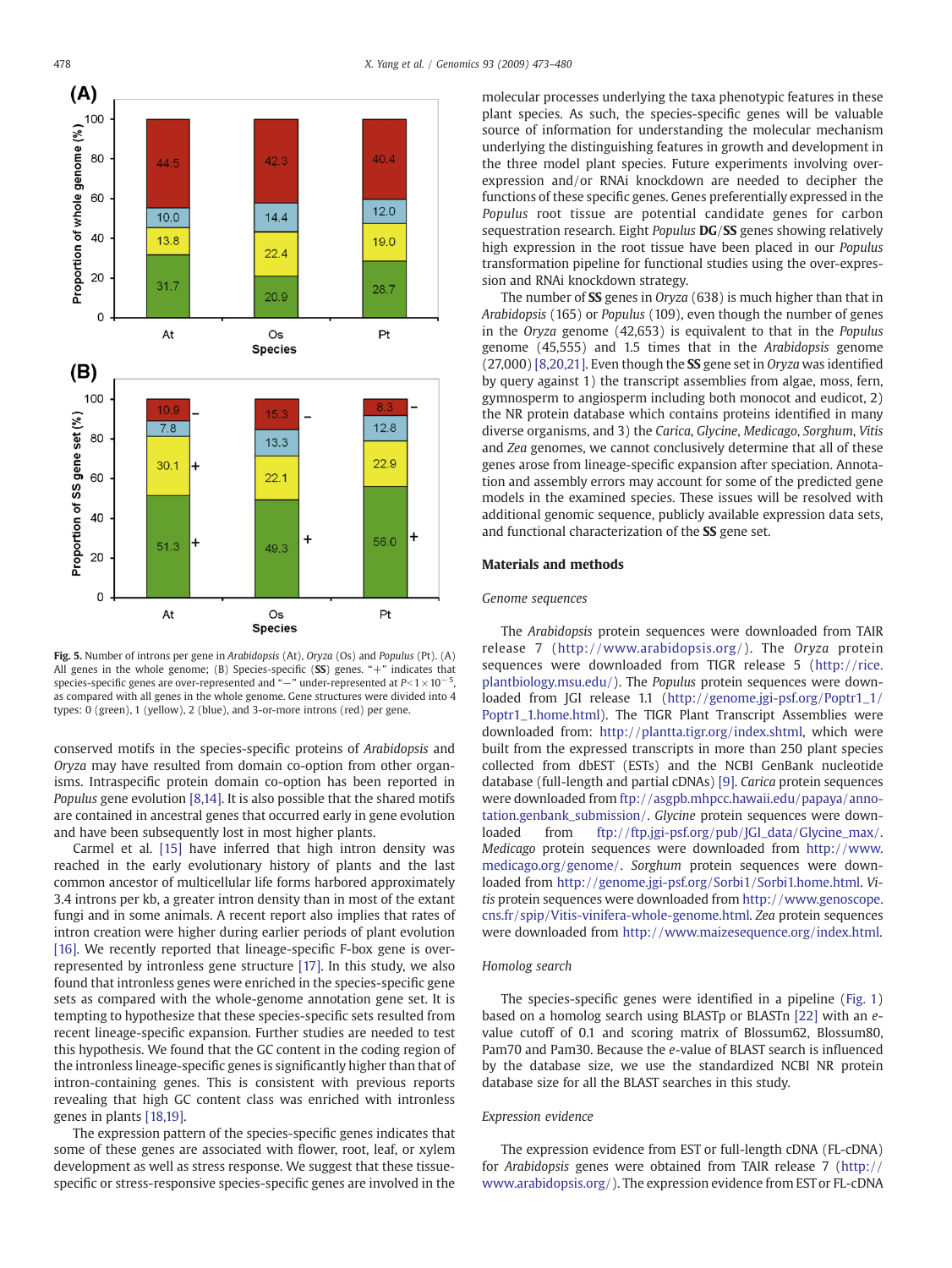<span id="page-6-0"></span>for Oryza genes were obtained from TIGR release 5 ([http://rice.](http://rice.plantbiology.msu.edu/) [plantbiology.msu.edu/\)](http://rice.plantbiology.msu.edu/). The expression evidence from EST or FLcDNA for Populus genes was determined by minimal 97% identity over an alignment of at least 100 bp and at least 80% length of the shorter sequences [\[17\].](#page-7-0)

# Analysis of gene expression

Two Arabidopsis microarray datasets were compiled from AtGen-Express [\[23,24\]](#page-7-0). The developmental data set contains cotyledons, hypocotyl, roots (7 or 17 d), shoot apex (vegetative), rosette leaf (# 8), senescing leaves, 2nd internode, flowers (stage 10/11, 12 or 15), sepals (flowers stage 12 or 15), petals (flowers stage 12 or 15), stamens (flowers stage 12 or 15), carpels (flowers stage 12 or 15), mature pollen), siliques (with seeds stage 5; late heart to mid torpedo embryos) and seeds (stage 10, without siliques; green cotyledons embryos). The gene expression levels are expressed as  $LOG_2(x/y)$ , where  $x$  is the detection signal from the above tissue types and  $y$  is the detection signal from seedling (green parts).

The environmental data set contains cold (4 °C; 1 or 3 h), salt (150 mM NaCl; 1 or 3 h), drought treatments (1 or 3 h after 15 min dry air stream leading to 10% loss of fresh weight), oxidative treatments (10 μM methyl viologen; 1 h or 3 h), UV-B (1 or 3 h after 15 min exposure to ultraviolet-B light, 1.18  $W/m^2$  Philips TL40W/12), heat (38 °C; 1 or 3 h), pathogen (Phytophthora infestans; 6, 12 or 24 h; in control treatments,  $H<sub>2</sub>O$  was applied to leaves), blue light treatment  $(4 h)$ , far-red light treatment  $(4 h)$ , red light treatment  $(4 h)$  and white light treatment (4 h). Dark treatment (4 h) was used as a control for the light experiments. K-means clustering of the Arabidopsis microarray data was performed using EPCLUST ([http://ep.ebi.ac.uk/EP/](http://ep.ebi.ac.uk/EP/EPCLUST/) [EPCLUST/](http://ep.ebi.ac.uk/EP/EPCLUST/)) with correlation distance (uncentered).

For Oryza and Populus EST analysis, the coding sequences were used to search the dbEST using BLASTn. Expression evidence from EST sequences was determined by minimal 97% identity over an alignment of at least 100 bp and at least 80% length of the shorter sequences [\[17\].](#page-7-0) K-means clustering of the square-root transformed EST data (EST counts per tissue) was performed using EPCLUST [\(http://ep.ebi.ac.](http://ep.ebi.ac.uk/EP/EPCLUST/) [uk/EP/EPCLUST/\)](http://ep.ebi.ac.uk/EP/EPCLUST/) with Euclidean distance.

# Protein classification

The specific protein sequences were clustered into groups using the CLUSS program [\[12\].](#page-7-0)

# Motif identification

Protein motifs of specific genes were identified statistically using MEME [\[25\]](#page-7-0) with motif length set as 6 to 100, maximum motif number<100, and  $e$ -value<0.005. The MAST program [\[26\]](#page-7-0) was used to search protein motifs.

# Real-time PCR

P. trichocarpa 'Nisqually-1' stem and leaf tissues were taken from plants grown in vitro on media containing Murashige and Skoog salts [\[27\]](#page-7-0), 3% sucrose and 0.25% Gelrite (PhytoTechnology Laboratories) at 23 °C $\pm$ 1 °C under cool-white fluorescent light (approximately 125 mmol  $m^{-2}$  s<sup>-1</sup>, 16-h photoperiod). Root, shoot tip, petiole and bark tissues were taken from plants grown in a greenhouse under natural lighting and temperatures ranging from 25 °C to 35 °C. Total RNA was extracted from root, stem, shoot tip, petiole, leaf and bark using the Spectrum Plant Total RNA kit (Sigma-Aldrich) and then treated with AMPD1 DNase I (Sigma-Aldrich) to eliminate DNA, according to the manufacturer's instructions. RNA purity was determined spectrophotometrically and quality was determined by examining rRNA bands on agarose gels. cDNA was synthesized from 2 μg of RNA using the PowerScript PrePrimed Single Shots with random hexamers as primer (CLONTECH Laboratories) in a 20 μl reaction.

For real-time RT-PCR analysis using gene-specific primers the cDNA was diluted 50-fold. Amplification reactions (25.0 μl) were carried out using iQ™ SYBR® Green Supermix according to the instructions provided by Bio-Rad Laboratories. Each reaction contained a cDNA template (1.0  $\mu$ ), SYBR<sup>®</sup> Green supermix (12.5  $\mu$ l), sterile water (8.5 μl) and the appropriate forward and reverse 5 μM primer pair (1.5 μl each). The gene used as a control to normalize the data for differences in input RNA and efficiency of reverse transcription between the samples was an actin gene expressed at a constant rate across tissue types. PCR amplification reactions were performed in triplicate. The thermal cycling conditions took place on an iCycler Real Time PCR detection system (Bio-Rad Laboratories 2005) and included 3 min at 95 °C, 40 cycles of 95 °C for 15 s, 55 °C for 20 s and 72 °C for 20 s, 1 min at 95 °C, 80 cycles at 55 °C for 10 s with the temperature increasing by 0.5 °C after each cycle and then held at 4 °C until plates were removed from the machine. Data analysis was carried out using DART-PCR version 1.0 [\[28\]](#page-7-0) and qBASE [\[29\]](#page-7-0). DART-PCR version 1.0 was used to calculate primer efficiency. This information was then used in qBASE, along with cycle threshold values, to calculate fold change in expression of each gene as compared to its expression in the tissue where transcript levels were the lowest.

# Intron analysis

Information about the number of introns per gene was obtained from Arabidopsis genome annotation release 7 [\(http://www.arabi](http://www.arabidopsis.org/)[dopsis.org/\)](http://www.arabidopsis.org/), Oryza genome annotation release 5 ([http://rice.plant](http://rice.plantbiology.msu.edu/)[biology.msu.edu/](http://rice.plantbiology.msu.edu/)) and Populus genome annotation release 1.1 [\(http://genome.jgi-psf.org/Poptr1\\_1/Poptr1\\_1.home.html\)](http://genome.jgi-psf.org/Poptr1_1/Poptr1_1.home.html).

# GC content analysis

The GC content of coding sequences were performed using EMBOSS [\[30\]](#page-7-0). A two-tailed T-test was used to compare the mean GC content of coding sequence between the intronless and introncontaining genes.

# Acknowledgments

We thank Stan Wullschleger and Udaya Kalluri for reviewing the manuscript and valuable comments, and J.C. Tuskan for input on the design of the study. Funding for this research was provided by the U.S. Department of Energy, Office of Science, Biological and Environmental Research Carbon Sequestration Program. ORNL is managed by UT-Battelle, LLC for the U.S. Department of Energy under Contract No. DE-AC05-00OR22725.

# Appendix A. Supplementary data

Supplementary data associated with this article can be found, in the online version, at [doi:10.1016/j.ygeno.2009.01.002](http://dx.doi.org/doi:10.1016/j.ygeno.2009.01.002).

# References

- [1] R. Mazumder, D.A. Natale, S. Murthy, R. Thiagarajan, C.H. Wu, Computational identification of strain-, species- and genus-specific proteins, BMC Bioinformatics 6 (2005) 279.
- [2] H. Ogata, J.M. Claverie, Unique genes in giant viruses: regular substitution pattern and anomalously short size, Genome Res. 17 (2007) 1353–1361.
- [3] M.A. Campbell, W. Zhu, N. Jiang, H. Lin, S. Ouyang, K.L. Childs, B.J. Haas, J.P. Hamilton, C.R. Buell, Identification and characterization of lineage-specific genes within the Poaceae, Plant Physiol. 145 (2007) 1311–1322.
- [4] Arabidopsis Genome Initiative, Analysis of the genome sequence of the flowering plant Arabidopsis thaliana, Nature 408 (2000) 796–815.
- [5] S.A. Goff, D. Ricke, T.H. Lan, G. Presting, R. Wang, M. Dunn, J. Glazebrook, A. Sessions, P. Oeller, H. Varma, et al., A draft sequence of the rice genome (Oryza sativa L. ssp. japonica), Science 296 (2002) 92–100.